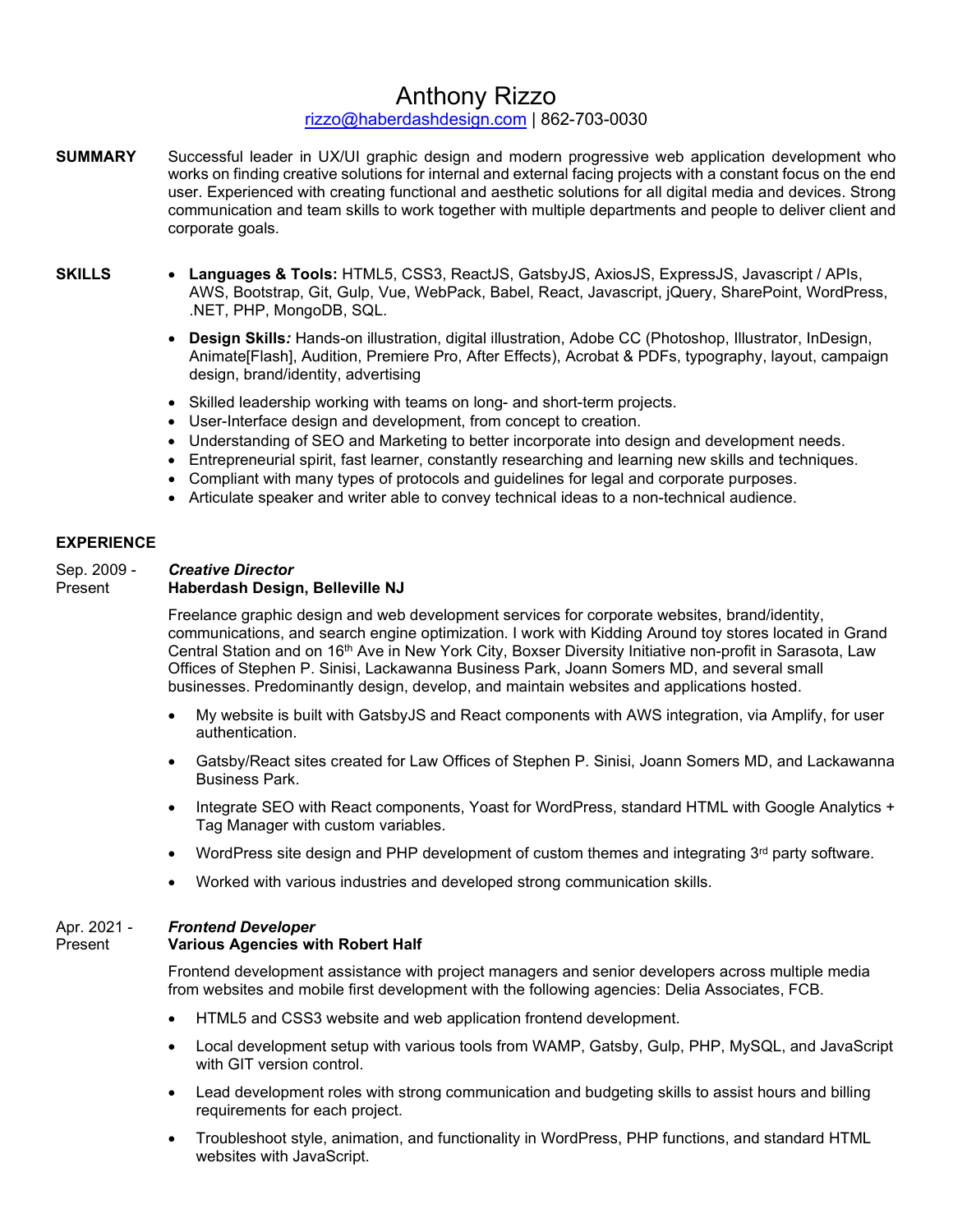## Apr. 2021 - *Frontend Developer*

### **Relevate Health Group (Arteric), Summit NJ**

Frontend development assistance with project managers and senior developers across multiple media from websites, emails, mobile first development, single page web applications, and Veeva presentations for pharmaceutical clients such as Alkermes, Biogen, and Impel.

- HTML5 and CSS3 website and web application frontend development.
- Local development setup with various tools from WAMP, Gulp build tools, and .Net frameworks.
- Greensock animations for single page landing sites.
- Troubleshoot style, animation, and functionality in WordPress, .Net, and standard HTML websites with javascript.
- Responsive web development with focus on mobile-first approach.

# Sep. 2012 - *Front-end Developer*

## **SPI Group, Fairfield NJ**

Lead for several ongoing websites for pharmaceutical companies and their retirement programs (Merck, and Pfizer). Lead designer and developer for Labcorp's intranet SharePoint sites. Worked directly with Labcorp/Covance IT and Corporate Communications departments to orchestrate and deliver designs and implement code for brand updates, overall content management, internal email marketing, and corporate initiatives. Developed and designed components for SharePoint sites for Covance and Integra.

- Build GatsbyJS website structure for various clients and integrate SEO with React components.
- Update and maintain single page interactive sites built in React and javascript.
- Build gulp scripts for websites and responsive email builder for producing responsive emails used in email marketing tools.
- Interactive videos with javascript and HTML5/CSS3.
- Transitioned new employees onto a team to assist with the day-to-day flow with the client over several years. Trained several hundred employees on how to use the new content management systems we built for Covance and Integra.
- Transitioned early and outdated websites into modern sites with new user interfaces, fully responsive UX designs.
- Integrated Google analytics and SEO features via standard HTML through to applications being developed via React.
- Teams won iABC Award for Mt. Pleasant Animal Shelter, Best Pro-Bono Design 2014.

#### May 2009 - *Freelance Jr. Art Director* **SS&B Advertising, Flanders NY**

Pharmaceutical print and web freelance, implementing designs with art director, senior art director and creative director from concept to finish. Projects involve print booklets, web advertising, websites and trade show display graphics.

- Designed digital and print advertising for generic pharmaceutical companies.
- Website designs and basic wireframes built and supplied to other corporate vendors. Worked with senior art director and CEOs to deliver on-brand messaging while following FDA guidelines.
- Catalog designs for Watson and printing procedures planned out for distribution.

# Mar. 2009 - *Freelance Graphic Designer*

## **Vicinity Media Group, Fairfield NJ**

Assist in the production of advertisements and ad layout with the art director, design staff, publishers, writers and editors.

• Worked with a team of 3 designers and several account representatives to build all advertisements and page layout for three local magazines in Essex county.